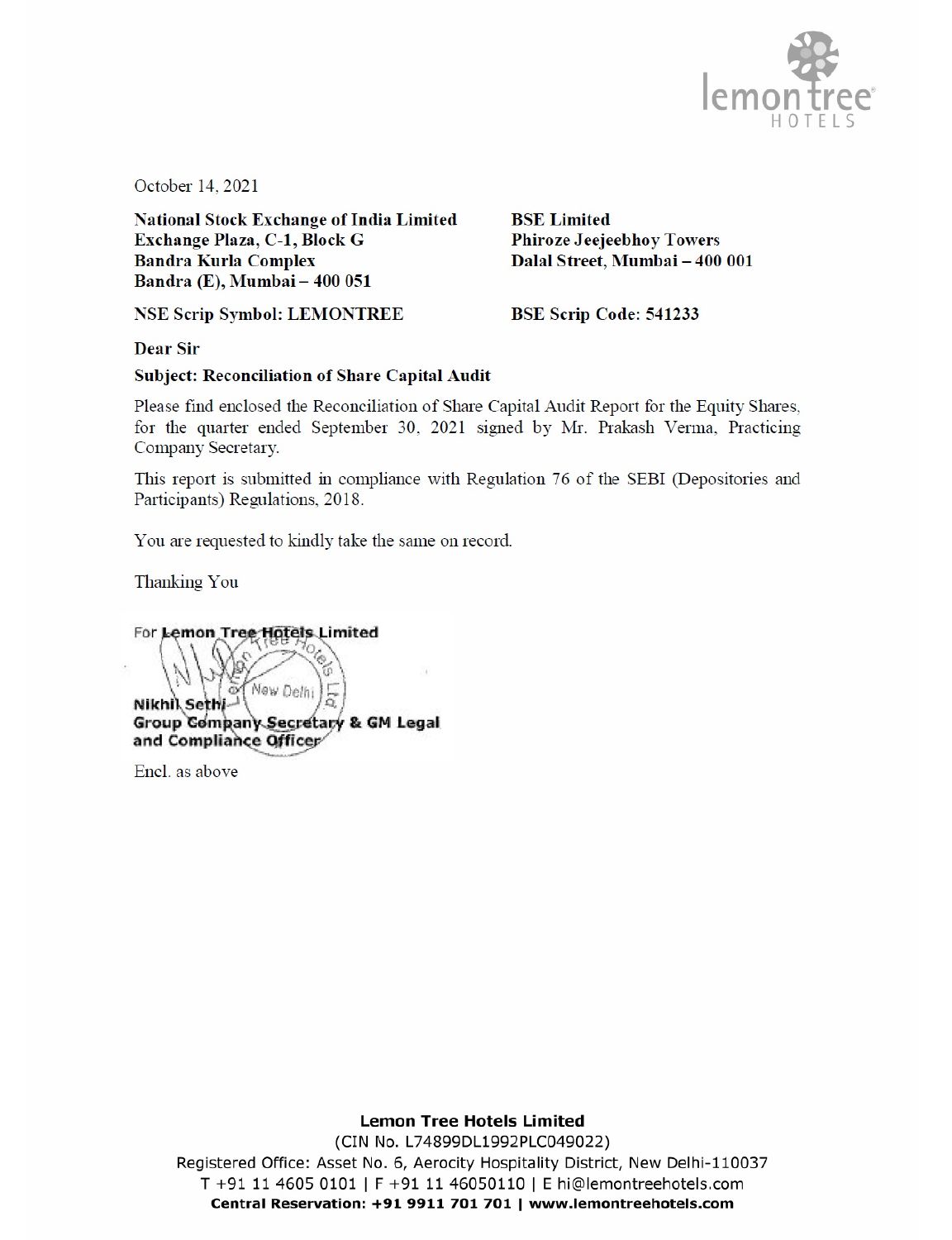

**PRAKASH VERMA & ASSOCIATES**

**(Company Secretaries in Practice)** Plot No.-14, Rajbagh Colony, Sahibabad, Ghaziabad, Uttar Pradesh – 201005, India (Near Rajbagh Metro Station & On Jain Mandir Road)

**Tel**: +91-9555-311151 **Off:**  $+91-9990-709170$ **Mob**: +91-9990-379137 **Email**: info@TGLadvisors.com office@TGLadvisors.com **Unique Code**: S2013DE203700

To,

**Lemon Tree Hotels Limited**,

L74899DL1992PLC049022, Asset No. 6, Aerocity Hospitality District, New Delhi – 110037, India

Dear Sir/Madam,

We have examined the Register of Members and other records/documents relating to **M/s. Lemon Tree Hotels Limited** ("**Company**"), as maintained by **KFin Technologies Private Limited**  ("**KFin**"), the Registrar & Transfer Agent of the Company ("**RTA**"), for issuing this certificate in accordance with Regulation 76 of SEBI (Depositories and Participants) Regulations, 2018.

In our opinion and to the best of our knowledge and according to the information and explanations given to us and documents as shown by the electronic records, examined by us, we certify the following:

**1.** The aggregate number of Equity Shares of the Company held in Central Depositories Services (India) Limited (CDSL), National Securities Depository Limited (NSDL) and in physical form tally with the total number of issued/paid-up equity shares capital as on 30<sup>th</sup> September, 2021, as per details in **"Annexure-A"**.

> **For and on behalf of M/s. Prakash Verma & Associates (Company Secretaries in Practice) ICSI Unique Code – S2013DE203700 Peer Review Certificate No. – 882/2020**



 **CS Prakash Verma Place:** Ghaziabad **FCS No. -** 9553 **Date:**  $12/10/2021$  **COP No. -** 11671 **UDIN. -** F009553C001162221

# **Attachments:**

**1. Annexure-A** (Reconciliation of Share Capital Audit Report).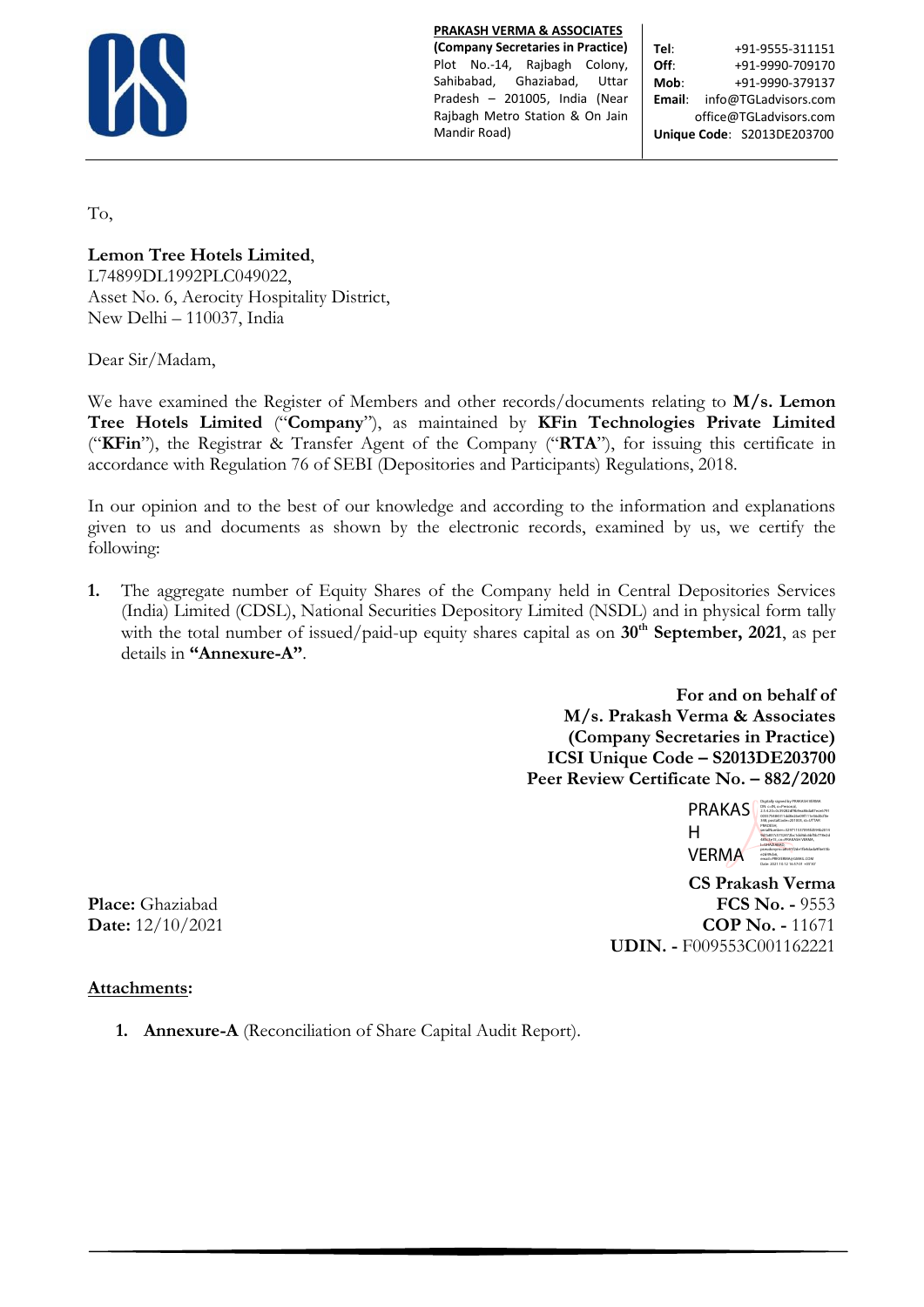#### **Annexure - A**

# **FORMAT FOR RECONCILIATION OF SHARE CAPITAL AUDIT REPORT**

Regulation 76 of SEBI (Depositories and Participants) Regulations, 2018

| $\mathbf{1}$                 | <b>For Ouarter Ended</b>           | $30-Sep-21$                                                                |
|------------------------------|------------------------------------|----------------------------------------------------------------------------|
| $2^{\circ}$<br>$\mathcal{E}$ | <b>ISIN</b><br><b>Face Value</b> : | INE970X01018                                                               |
|                              |                                    | Rs. 10 per Share                                                           |
| 4                            | Name of the Company                | Lemon Tree Hotels Limited                                                  |
| 5                            | <b>Registered Office Address</b>   | Asset No. 6, Aerocity Hospitality District, IGI Airport, New Delhi -110037 |
|                              | 6 Correspondence Address           | Asset No. 6, Aerocity Hospitality District, IGI Airport, New Delhi -110037 |
| 7                            | Telephone & Fax Nos.               | 011-46050101 & 011-46050110                                                |
| 8                            | <b>Email address</b>               | sectdeptt@lemontreehotels.com                                              |

| 9  | Names of the Stock Exchanges where the company's securities are listed : |                                                     |               |                        |  |
|----|--------------------------------------------------------------------------|-----------------------------------------------------|---------------|------------------------|--|
|    |                                                                          | <b>BSE</b> Limited                                  |               |                        |  |
|    | $\mathbf{2}$                                                             | National Stock Exchange of India Limited            |               |                        |  |
|    |                                                                          |                                                     | <b>Number</b> | $of \%$<br>of<br>Total |  |
|    |                                                                          |                                                     | shares        | <b>Issued Cap.</b>     |  |
| 10 | <b>Issued Capital</b>                                                    |                                                     | 792246464     | 100%                   |  |
| 11 | Listed Capital (Exchange-wise)                                           |                                                     |               |                        |  |
|    | <b>BSE Limited</b>                                                       |                                                     | 792246464     | 100%                   |  |
|    |                                                                          | National Stock Exchange of India Limited            | 792246464     | 100%                   |  |
|    |                                                                          |                                                     |               |                        |  |
| 12 |                                                                          | Held in dematerialised form in CDSL                 | 67313083      | 8.4965                 |  |
| 13 |                                                                          | Held in dematerialised form in NSDL                 | 720320729     | 90.9213                |  |
| 14 | <b>Physical</b>                                                          |                                                     | 4612652       | 0.5822                 |  |
|    |                                                                          |                                                     |               |                        |  |
| 15 |                                                                          | Total No.of shares $(12+13+14)$                     | 792246464     | 100                    |  |
|    |                                                                          |                                                     |               |                        |  |
| 16 |                                                                          | Reasons for difference if any, between $(10\&11)$ , | NA            |                        |  |
|    | $(10\&15)$ , $(11\&15)$ :                                                |                                                     |               |                        |  |

17 **Certifying the details of changes in share capital during the quarter under consideration as per Table below :**

| No. | Sr. Particulars*** No.of shares |           | <b>Applied / Not</b><br><b>Applied for listing</b> | <b>Listed on Stock</b><br><b>Exchanges</b><br>(Specify Names) CDSL | <b>Whether</b><br>intimated to | <b>Whether intimated</b><br>to NSDL | In-prin. appr.<br>pending for SE<br>(Specify<br>Names) |
|-----|---------------------------------|-----------|----------------------------------------------------|--------------------------------------------------------------------|--------------------------------|-------------------------------------|--------------------------------------------------------|
|     | <b>Increase</b>                 |           |                                                    |                                                                    |                                |                                     |                                                        |
|     | <b>NA</b>                       | NA        | NA                                                 | NA                                                                 | NA                             | NA                                  | <b>NA</b>                                              |
| No. | Sr. Particulars*** No.of shares |           | <b>Applied / Not</b><br><b>Applied for listing</b> | <b>Listed on Stock</b><br><b>Exchanges</b><br>(Specify Names) CDSL | Whether<br>intimated to        | <b>Whether intimated</b><br>to NSDL | In-prin. appr.<br>pending for SE<br>(Specify<br>Names) |
|     | <b>Decrease</b>                 |           |                                                    |                                                                    |                                |                                     |                                                        |
|     | <b>NA</b>                       | <b>NA</b> | <b>NA</b>                                          | <b>NA</b>                                                          | <b>NA</b>                      | <b>NA</b>                           | <b>NA</b>                                              |

*\*\*\* Rights, Bonus, Preferential Issue, ESOPs, Amalgamation, Conversion, Buyback, Capital Reduction Forfeiture, Any other (to specify).*